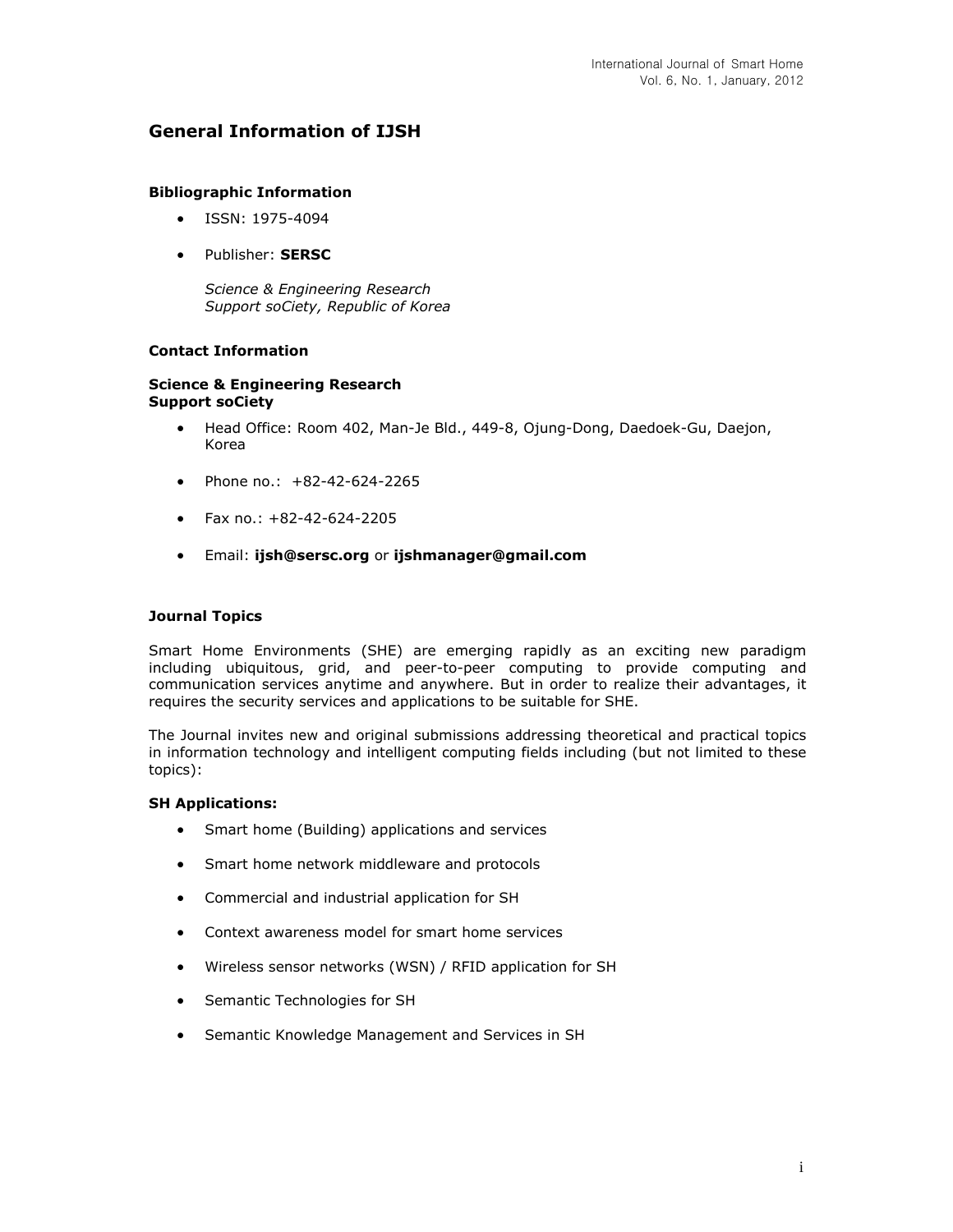### **SH Security:**

- Multimedia Security and Services in SH
- Smart home security issues and model
- Access control and privacy protection in SH
- Forensics and Security Policy in SH
- WSN / RFID Security in SH
- Security Protocol for smart home service

## **SH Embedded Hardware and Software:**

- Embedded Hardware Support for SH
- Embedded Software for SH
- Embedded System Architecture for SH
- Real-time OS for SH
- Smart and Personal Devices for SH
- Power-Aware Computing for SH
- Middleware for SH
- Specification, Validation and Verification of Embedded Software

# **Editor-in-Chief**

**Sajal K. Das** University Texas at Arlington, USA Email: **[das@cse.uta.edu](mailto:das@cse.uta.edu)**

## **Associate Editors**

### **Sajid Hussain**

Acadia University, Canada Email: sajid.hussain@acadiau.ca

## **Yan Zhang**

Simula Research Laboratory, Norway E-mail: yanzhang@ieee.org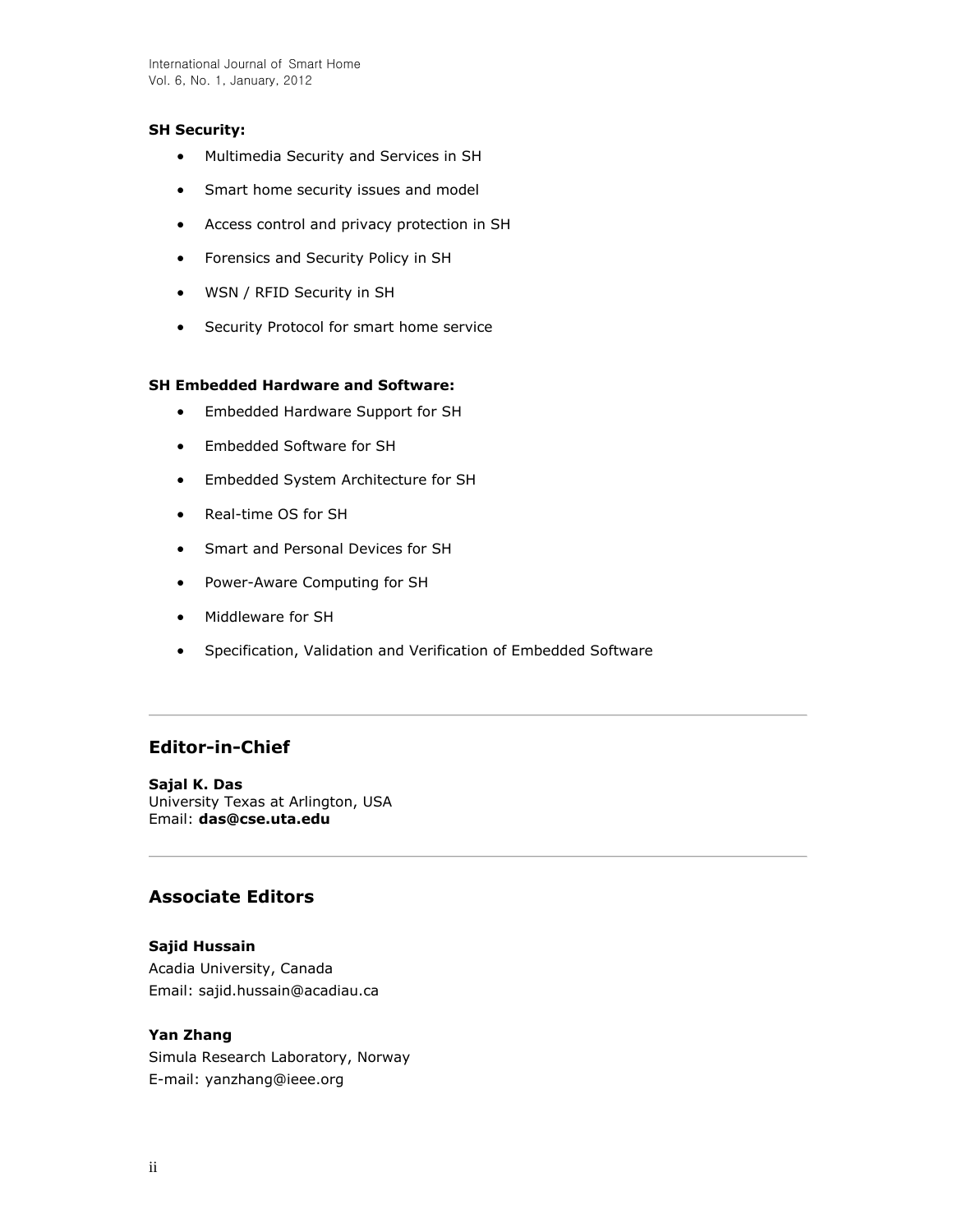### **Houcine Hassan**

Universidad Politecnica de Valencia, Valencia, Spain E-mail: husein@disca.upv.es

### **Daqing Zhang**

Institut Telecom SudParis, France E-mail: daqing.zhang@int-edu.eu

## **Advisory Board (AB)**

Ching-Hsien Hsu (Chung Hua University, Taiwan) Javier Lopez (University of Malaga, Spain) Jianhua Ma (Hosei University, Japan) Jiannong Cao (The Hong Kong Polytechnic University, Hong Kong) Laurence T. Yang (St Francis Xavier University, Canada) Tai-hoon Kim (Hannam University, Korea) Witold Pedrycz (University of Alberta, Canada)

## **General Editor (GE)**

George Roussos (University of London, UK) Hesham H. Ali (University of Nebraska at Omaha, USA) Kia Makki (Florida International University, USA) Michael Beigl (University of Karlsruhe, Germany) Niki Pissinou (Florida International University, USA)

#### **Editorial Board (EB)**

Alex Zhaoyu Liu (University of North Carolina at Charlotte, USA) Ali Shahrabi (Glasgow Caledonian University, UK) Andry Rakotonirainy (Queensland University of Technology, Australia) Anind K. Dey (Carnegie Mellon University, USA) Antonio Coronato (ICAR-CNR, Italy) Antonio Pescape' (University of Napoli i°Federico IIi±, Italy) Arek Dadej (University of South Australia, Australia) Bessam Abdulrazak (University of Florida, USA) Biplab K. Sarker (University of New Brunswick, Fredericton, Canada) Bo Yang (University of Electronic Science and Technology of China) Bo-Chao Cheng (National Chung-Cheng University, Taiwan) Borhanuddin Mohd Ali (University of Putra Malaysia, Malaysia) Chunming Rong (University of Stavanger, Norway) Damien Sauveron (University of Limoges, France) Debasish Ghose (Indian Institute of Science, India)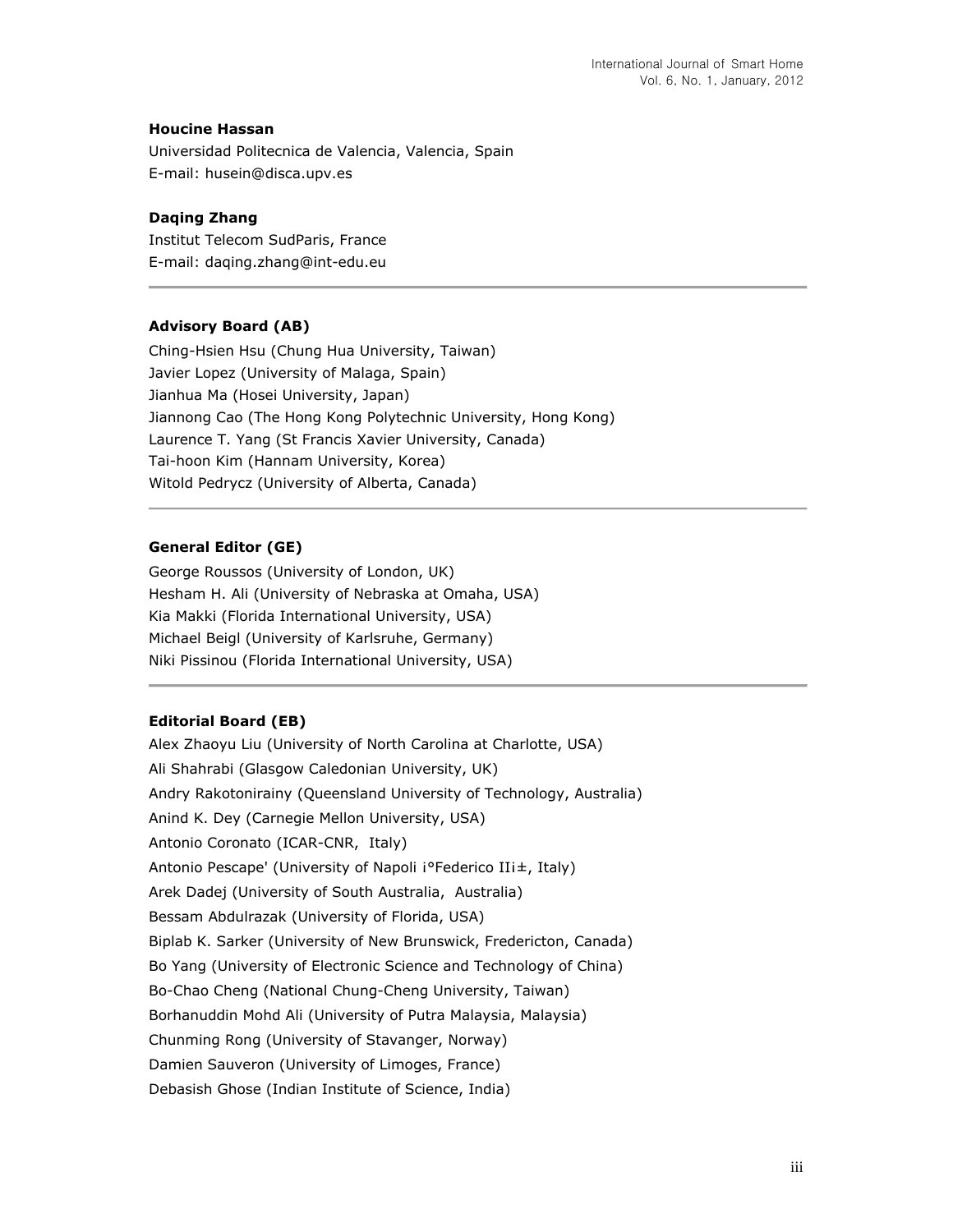Eung-Nam Ko (Baekseok University, Korea) Fabio Martinelli. (National Research Council - C.N.R., Italy) Fevzi Belli, (University of Paderborn, Germany) Gerd Kortuem (Lancaster University, UK) Geyong Min (University of Bradford, UK) Giuseppe De Pietro ( ICAR-CNR, Italy) Hakan Duman (British Telecom, UK) Hans-Peter Dommel (Santa Clara University, USA) Hongli Luo (Indiana University, USA) Huirong Fu (Oakland University, USA) Hung-Chang Hsiao (National Cheng Kung University, Taiwan) HwaJin Park (Sookmyung Women's University , Korea) Ibrahim Kamel (University of Sharjah, UAE) Ilsun You (Koea Bible University, Korea) Irfan Awan (University of Bradford, UK) Jiann-Liang Chen (National Dong Hwa University, Taiwan) Jianzhong Li (Harbin Inst. of Technology, China) Jin Wook Lee (Samsung Advanced Institute of Technology, Korea) Joohun Lee (Dong-Ah Broadcasting College,Korea) Jordi Forne (Universitat Politecnica de Cataluny, Spain) Juan Carlos Augusto (University of Ulster at Jordanstown, UK) Karen Henricksen (NICTA, Australia) Kuei-Ping Shih (Tamkang University, Taiwan) LF Kwok (City University of Hong Kong, HK) Liudong Xing (University of Massachsetts - Dartmouth, USA) Marc Lacoste (France Télécom Division R&D, France) Mei-Ling Shyu (University of Miami, USA) Mounir Mokhtari (INT/GET, France) Paris Kitsos (Hellenic Open University, Greece) Pedro M. Ruiz Martinez (Univ. of Murcia, Spain) Phillip G. Bradford (The University of Alabama, USA) Pilar Herrero (Universidad Politécnica de Madrid, Spain) Qi Shi (Liverpool John Moores University, UK) Rodrigo de Mello(University of Sao Paulo, Brazil ) Serge Chaumette (Université Bordeaux 1,France) Shaohua TANG (South China University of Technology, China) Stefanos Gritzalis (University of the Aegean, Greece) Tatsuya Yamazaki (NICT, Japan) Toshihiro Yamauchi (Okayama University, Japan) Tsung-Chuan Huang (National Sun Yat-sen University, Taiwan)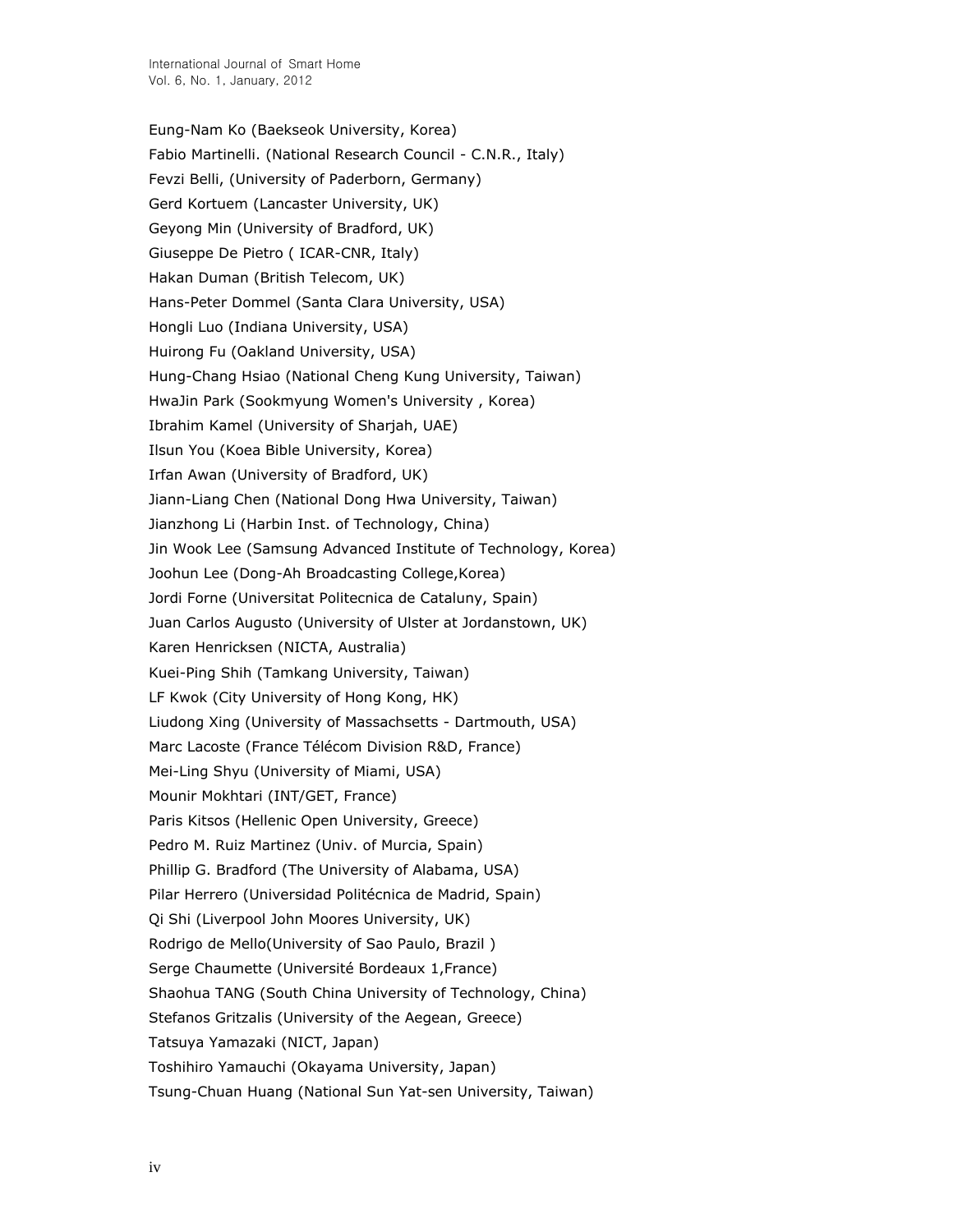Tsutomu Terada (Osaka University, Japan) Umberto Villano (Universita' del Sannio, Italy) Vincenzo De Florio (University of Antwerp, Belgium) Vipin Chaudhary (Wayne State University to University at Buffalo, SUNY) Wen-Shenq Juang (Shih Hsin University, Taiwan) Xinwen Fu (Dakota State University, USA) Yang Guangwen (Tsinghua University, P.R.China) Yoshiaki HORI (Kyushu University, Japan) Young Yong Kim (Yonsei University, Korea) Chunming Rong (University of Stavanger, NORWAY) Luciano Bononi (University of Bologna, Italy) Lingyang Song (Philips Research Laboratories, UK) Josef Noll (UniK/University of Oslo, Norway) Jianhua He (Swansea University, UK) Mieso Denko (University of Guelph, Canada) Chik How Tan (Gjøvik University College, Norway) Naixue Xiong (Japan Advanced Institute of Science and Technology, Japan) Frode Eika Sandnes (Oslo University College, Norway) Jun Zheng (Queen College, CUNY, USA) Ching-Hsien Hsu (Chung Hua University, Taiwan) Chunming Rong (University of Stavanger, Norway) Debnath Bhattacharyya (Heritage Inst. of Technology, India) EJ. Yoon (Qualimet, Canada) Geon-Woo Kim (Electronics and Telecommunications Research Institute, Korea) Giovanni Cagalaban (Hannam University, Korea) Hesham H. Ali (University of Nebraska, USA) Hongli Luo (Indiana University, USA) Houcine Hassan (Univ. Politec. de Valencia, Spain) Huirong Fu (Oakland University, New Zealand) Javier Lopez (University of Malaga, Spain) Kousalya G (Lealta Media, India) Maricel Balitanas (University of San Agustin, Philippines) Randy Tolentino (Hannam University, Korea) Ronnie D. Caytiles (Hannam University, Korea) Rosslin John Robles (University of San Agustin, Philippines) Sajid Hussain (Cambridge Docs, Pakistan) Yan Zhang (University of Western Sydney, Australia) Yvette E. Gelogo (Hannam University, Korea)